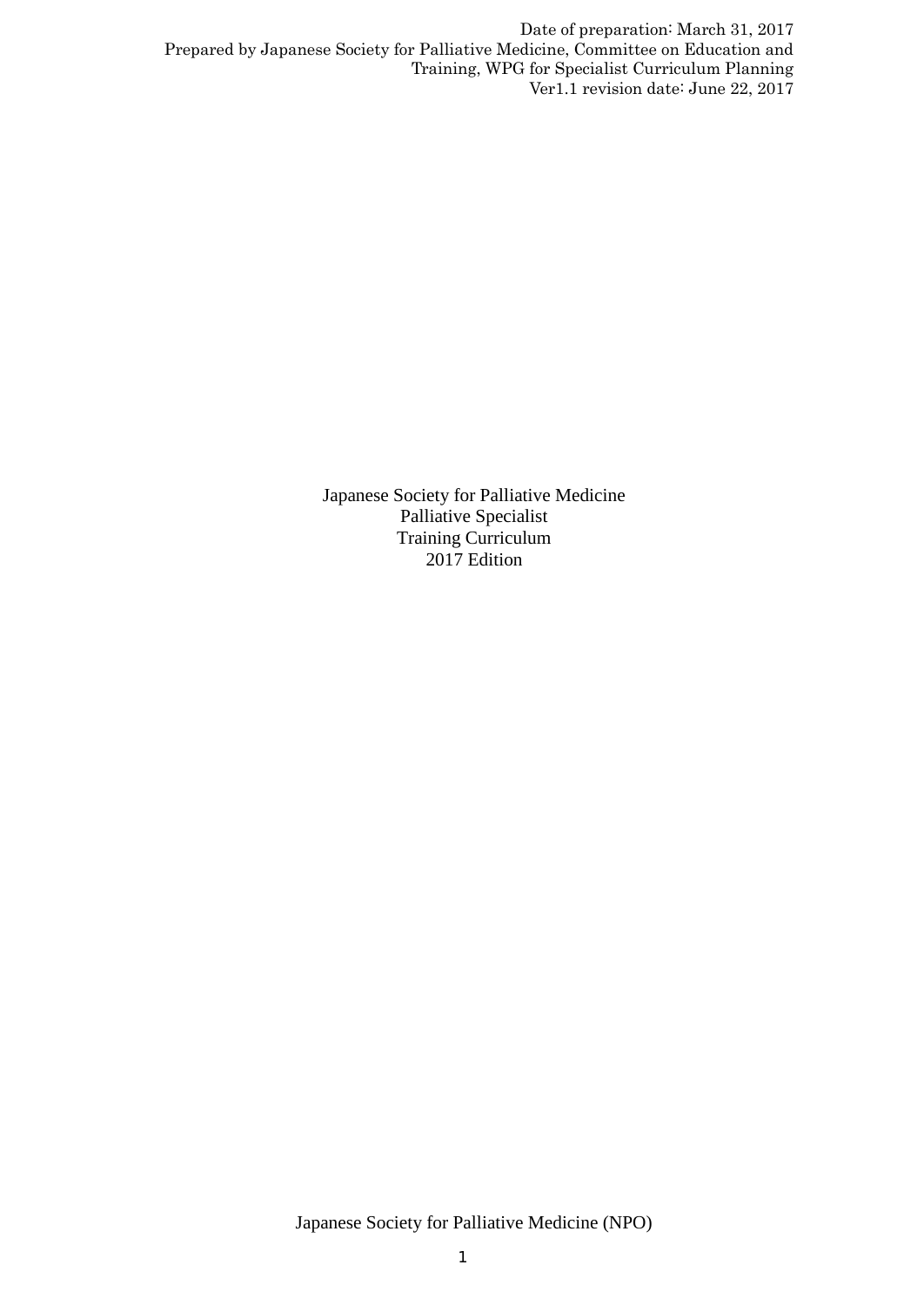> Japanese Society for Palliative Medicine Palliative Specialist Training Curriculum 2017 Edition **Contents**

Ⅰ. Introduction ..................................................................................................................... 3 1.Curriculum development process 2.Subjects 3.Trainers and training facilities

II. Qualities and Attitude of Physicians Implementing Palliative Care................................. 4

III. Training Items................................................................................................................. 6

IV. Clinical Training for Training Curriculum............................................................. 21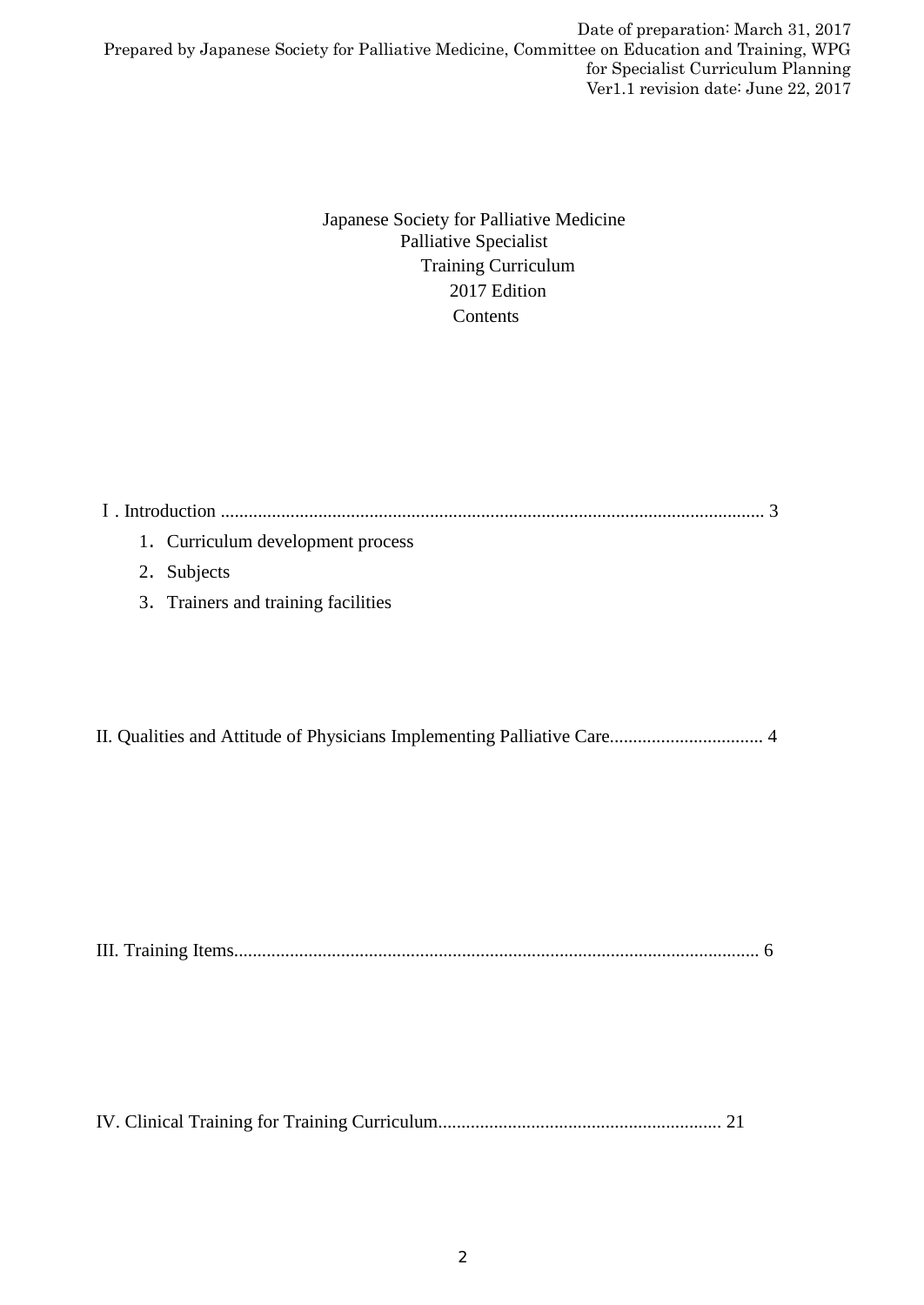# **I. Introduction**

### **1.Development of this curriculum**

The Cancer Control Act was implemented in 2007 in Japan and stated the importance of the early introduction of appropriate palliative care to maintain and improve the patient's quality of life (QOL) over the course of their illness; however, palliative care is yet to become sufficiently widespread throughout Japan. One of the suggested reasons for this is the lack of appropriate education and support systems to enable the implementation of basic palliative care. In Japan, it has been reported that only approximately 20% of physicians responded that they "received sufficient education regarding palliative care" and only about 30% responded that they had "sufficient knowledge and skills regarding alleviation of symptoms." Both of these figures are much lower than the results found in western countries. The training curriculum for palliative medicine in Japan comprises the "Training Curriculum for Physicians Aiming to Become Palliative Care Specialists" developed by the Japanese Society for Palliative Medicine in 2009 based on the curriculum for multiple disciplines developed by the Japan Hospice Palliative Care Association. However, it has been reported that specialized palliative care training programs are required and that learning methods for acquiring specialized knowledge remain insufficient. Thus, in accordance with clinical needs and to respond to the demands of physicians studying palliative medicine, it appears necessary to revise the "Training Curriculum for physicians Aiming to Become Palliative Care Specialists." Therefore, the Working Practitioner Group (WPG) for Specialist Curriculum Planning, Committee on Education and Training in the Japanese Society for Palliative Medicine decided to establish a 2017 Palliative Specialist Training Curriculum.

When setting the training goals, a portfolio used for business and medical education in recent years was used as a reference to respond to the needs of physicians undergoing training in various situations. For the actual training, the trainee will generally set the objectives and strive to achieve them while confirming the progress with the trainer. Although record taking is somewhat complex, it is anticipated that it will aid the communication between the trainee and Trainer as well as with the other staff in the palliative care.

# **2.Subjects**

This curriculum is meant for physicians aiming to become palliative care specialists.

# **3.Trainers and training facilities**

#### 1) Trainers

Diplomate or Faculty (tentative), Specialty Board of Palliative Medicine certified by the Japanese Society for Palliative Medicine.

#### 2) Training facilities

Institute, Specialty Board of Palliative Medicine, certified by the Japanese Society for Palliative Medicine.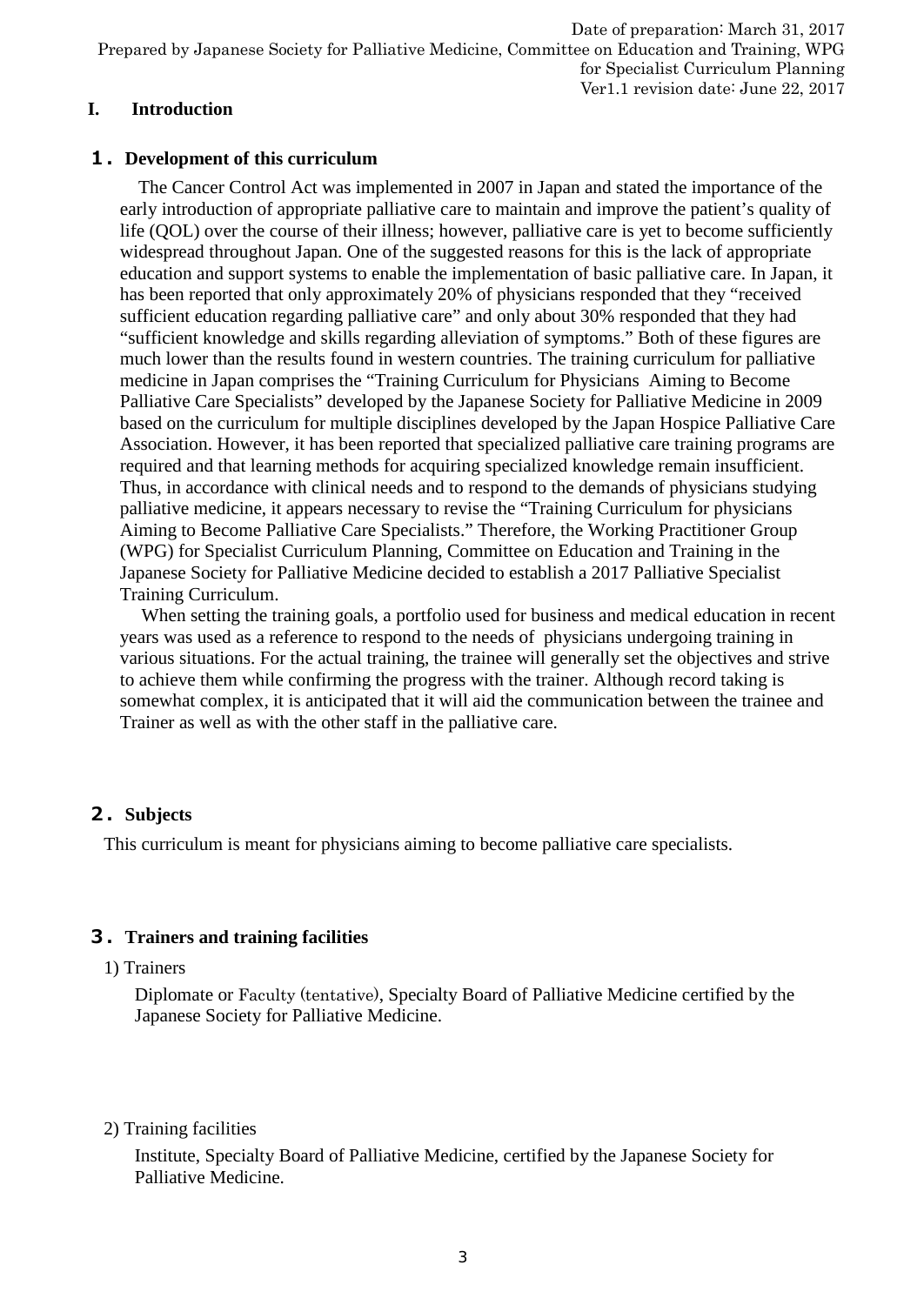# Ⅱ**. Qualities and Attitude of Physicians Implementing Palliative Care**

Definition of palliative care: Palliative care is a type of care that is provided in cooperation with professionals in medical and welfare fields as well as various other disciplines over the entire course of the illness regardless of the place of end-of-life care to improve the QOL of patients with life-threatening and difficult to cure diseases and their families. Palliative care is provided so that the patients and their family can live in an as dignified and comfortable manner as possible. The following five items are required for palliative care:

- (1) Alleviate pain and other distressing symptoms
- (2) Provide high regard to human life and pay respect to the "course of death," which all people will experience

(3) Do not unnaturally prolong life in a manner not desired by the patients or their family and do not intentionally cause death

(4) Offer mental and social support as well as spiritual care and help the patients live their life positively until the end

(5) Help the family to overcome various difficulties throughout the course of patients' illnesses and after they die

- 1.Physicians should understand that palliative care aims to maintain and/or improve patients' QOL regardless of their life expectancy. Because the needs of patients and their families are constantly changing, which in turn causes their care objectives to change, constant review is necessary.
- 2.All patients live various lives before facing death. Rather than simply viewing illness as a disease, physicians should place importance on what significance the illness has in that person's life (i.e., the meaning of the illness). Physicians must view the patient and their family holistically by understanding them mentally, socially, and spiritually rather than just physically.
- 3.Physicians should understand that the care must be offered not only to patients but also to the people surrounding them.
- 4.Physicians should understand that what is comfortable for the patient differs greatly amongst individuals, and importance should be placed on patient autonomy and choice.
- 5.Although the most important requirements of physicians who implement palliative care is excellent medical judgment and skills as a physician, they also need to be able to communicate well. Good communication with patients and their families and amongst medical team members is required.
- 6.It is critical that physicians offer sufficient explanations of medical care and obtain informed consent from patients and their families based on such knowledge. If necessary, consideration should be given to a second opinion.
- 7. Physicians should work as a member of the palliative care team. They must respect the specialty and opinion of each team member and constantly strive to help the team operate smoothly.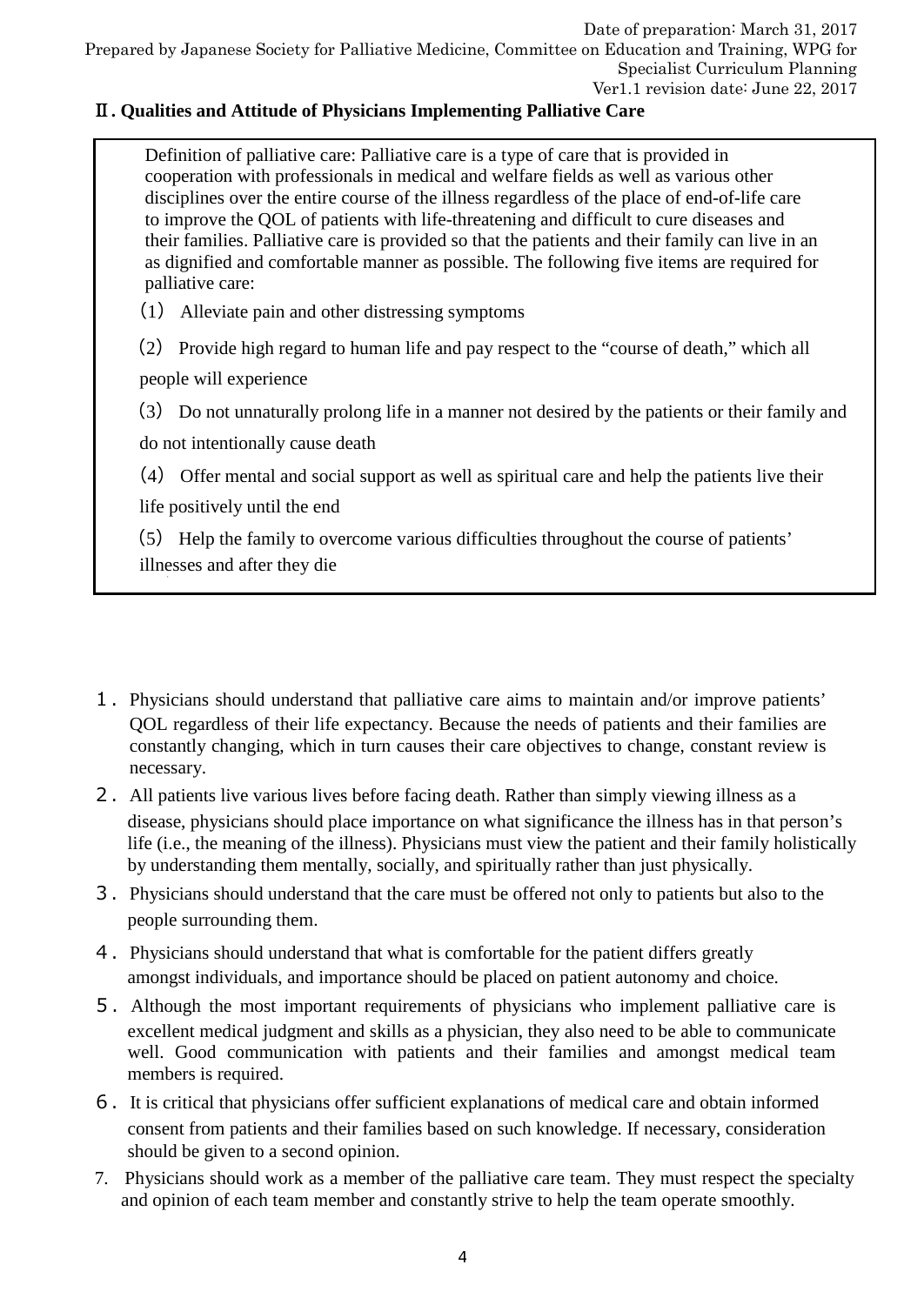# Ⅲ**. Training Items**

The training objectives for physicians aiming to become palliative care specialists have been divided into the following items and presented below:

**General Instructional Objectives (GIOs)** Each patient's suffering is understood as holistic one (total pain). Palliative care is implemented to improve the QOL of the patients and their families and acquire the ability to provide education and conduct clinical research in this field.

#### **<Course List>**

#### **Course 1. Comprehensive assessment**

**GIO:** To be able to holistically understand the patients and comprehend both patients' pain and what constitutes support for these individuals

### **Course 2. Pain management**

GIO: To be able to assess patients' pain and use pharmacotherapy as well as other methods, including non-pharmacological therapy, to alleviate pain

#### **Course 3. Management of physical symptoms other than pain**

**GIO:** To be able to evaluate symptoms other than pain and use pharmacotherapy and various other methods, including non-pharmacological therapy, to alleviate these symptoms

#### **Course 4. Management of psychiatric symptoms**

**GIO:** To be able to evaluate psychiatric symptoms and use pharmacotherapy and various other methods, including non-pharmacological therapy, to alleviate these symptoms

#### **Course 5. Palliative care of non-cancer illnesses**

**GIO:** To be able to cooperate with specialists to investigate the indications for palliative care for patients with non-cancer illnesses and provide appropriate palliative care

# **Course 6. Psychological reaction**

**GIO:** To be able to evaluate psychological reactions and respond appropriately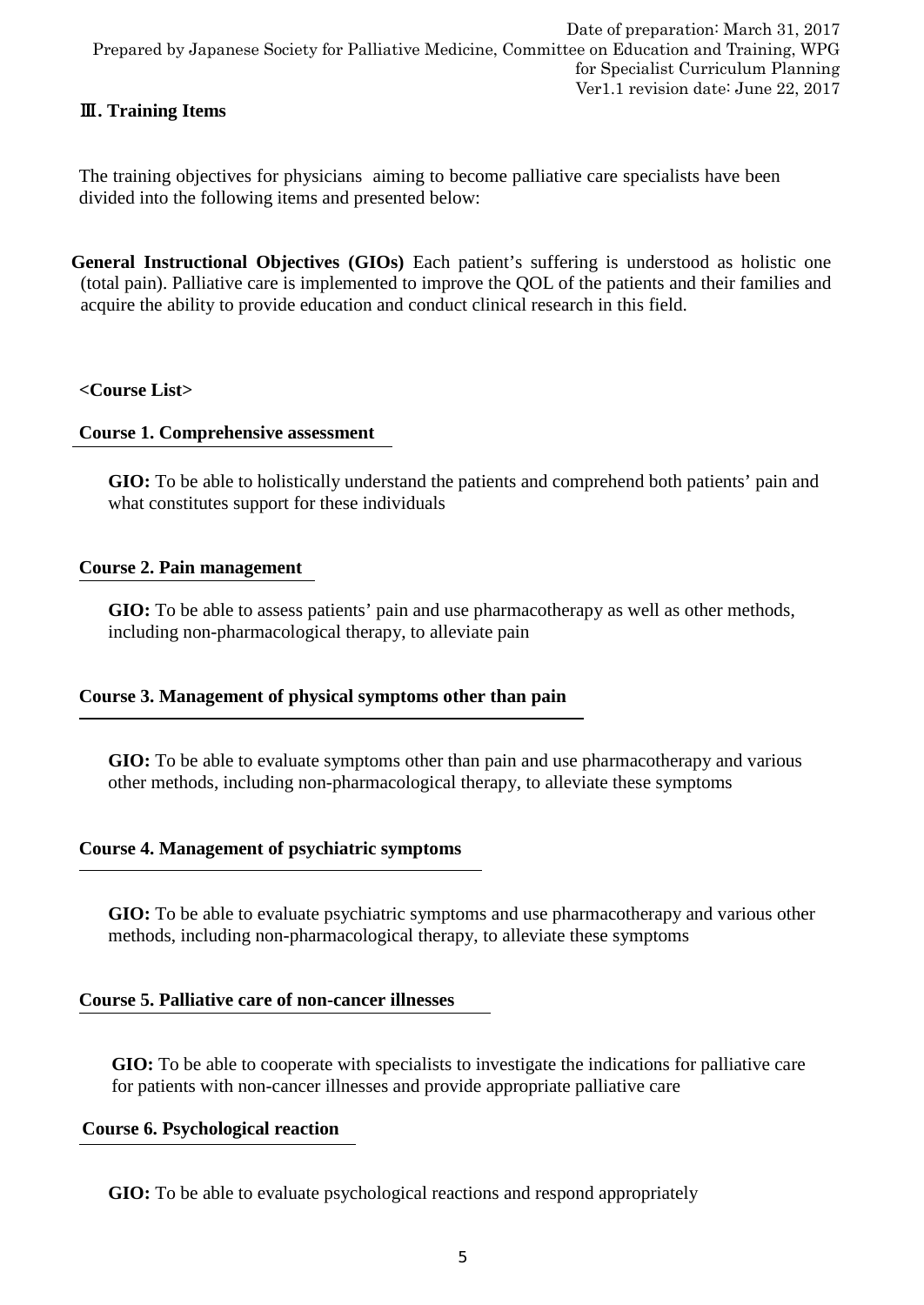# **Course 7. Social issues**

**GIO:** To be able to evaluate social issues and respond appropriately

### **Course 8. Spiritual care**

**GIO:** To be able to accurately understand patients' spiritual pain and offer appropriate support

### **Course 9. Ethical issues**

**GIO:** To be able to understand ethical issues associated with palliative care and respond appropriately

# **Course 10. Decision-making support**

**GIO:** To be able to support decision-making while considering the wishes of the patients and their families

#### **Course 11. Communication**

**GIO:** To be able to engage in communication while considering patients' personalities

#### **Course 12. Palliative sedation**

**GIO:** To be able to implement appropriate sedation to relieve otherwise intolerable suffering for patients

#### **Course 13. Disease trajectory**

**GIO:** To be able to understand the disease trajectory and predict the prognosis

# **Course 14. Care of dying patients**

**GIO:** To be able to respond appropriately to patients in the end stages of their life as well as their families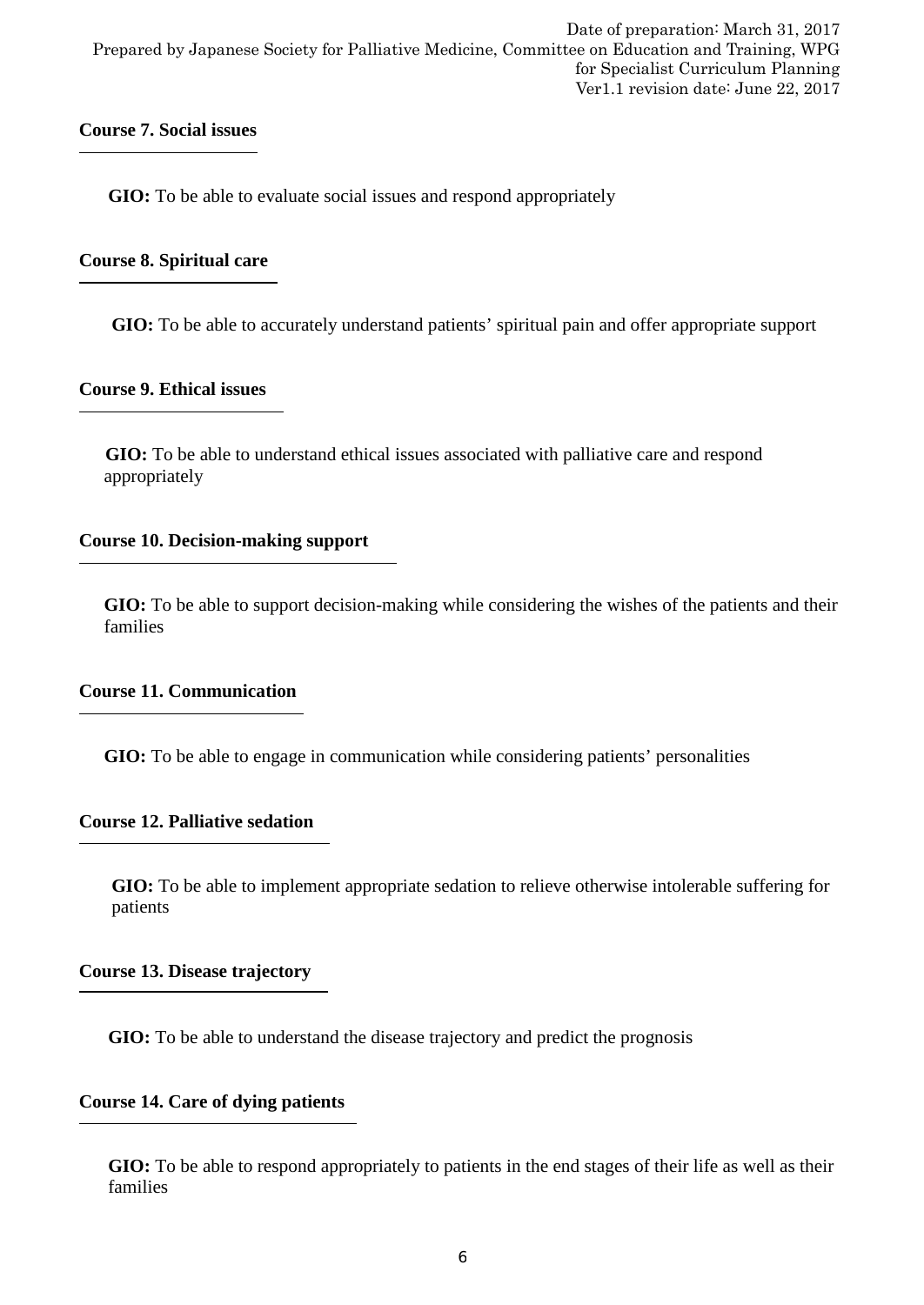#### **Course 15. Family care**

**GIO:** To be able to notice challenges faced by patients' families and implement appropriate care for them

### **Course 16. Bereaved family care**

**GIO:** To be able to notice reactions of grief to bereavement and loss and respond appropriately

#### **Course 17. Psychological care for healthcare providers**

GIO: To be able to provide psychological care for oneself and staff

#### **Course 18. Team-work in medicine**

**GIO:** To be able to practice medicine as a team

### **Course 19. Consultation**

**GIO:** To be able to provide appropriate consultations regarding palliative care

#### **Course 20. Regional coordination**

**GIO:** To be able to coordinate with regional medical facilities and provide medical care appropriate for each region

#### **Course 21. Oncology**

**GIO:** To acquire knowledge of oncology and be able to offer the best medical options for the patient

#### **Course 22. Education and Research**

**GIO:** To be able to contribute to the development of palliative care by being involved in education and research as well as constantly updating knowledge as a palliative care specialist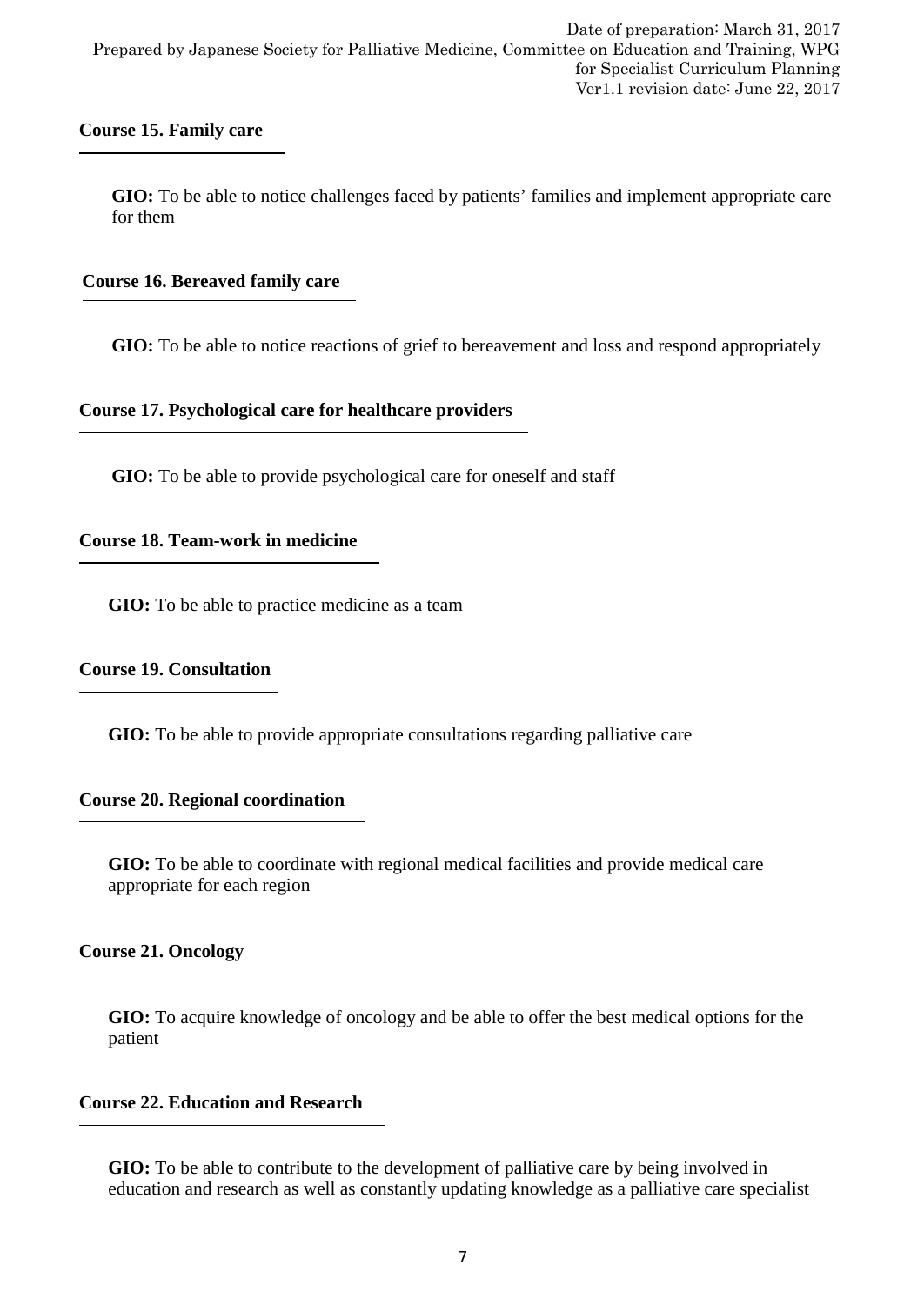### **Specific Behavioral Objectives (SBOs)**

#### **Course 1. Comprehensive assessment**

#### **GIO: To be able to holistically understand the patients and comprehend both patients' pain and what constitutes support for these individuals SBOs:**

- ① To be able to describe the concept of total pain
- ② To be able to understand patients' pain from multiple facets
- ③ To be able to list management plans for various types of pain
- ④ To be able to understand a diverse range of elements, including patients' wishes, beliefs, and values and construct treatment objectives in accordance with patients' wishes
- ⑤ To be able to detect pain quickly and provide appropriate treatment and prevention

#### **Course 2. Pain management**

### **GIO: To be able to assess patients' pain and use pharmacotherapy as well as various other methods, including a non-pharmacological therapy, to alleviate pain**

- ① To be able to describe the definition of pain
- ② To be able to describe the causes and mechanisms of pain
- ③ To be able to describe pain assessment in specific terms
- ④ To be able to explain the types of pain and typical pain syndrome
- ⑤ To be able to explain the World Health Organization (WHO) Cancer Pain Relief Program in specific terms
- ⑥ To be able to explain neuropathic pain
- ⑦ To be able to describe care for pain
- ⑧ To be able to appropriately select pharmacotherapy for pain in accordance with the WHO Cancer Pain Relief Program
- ⑨ To be able to appropriately select opioids in accordance with patients' conditions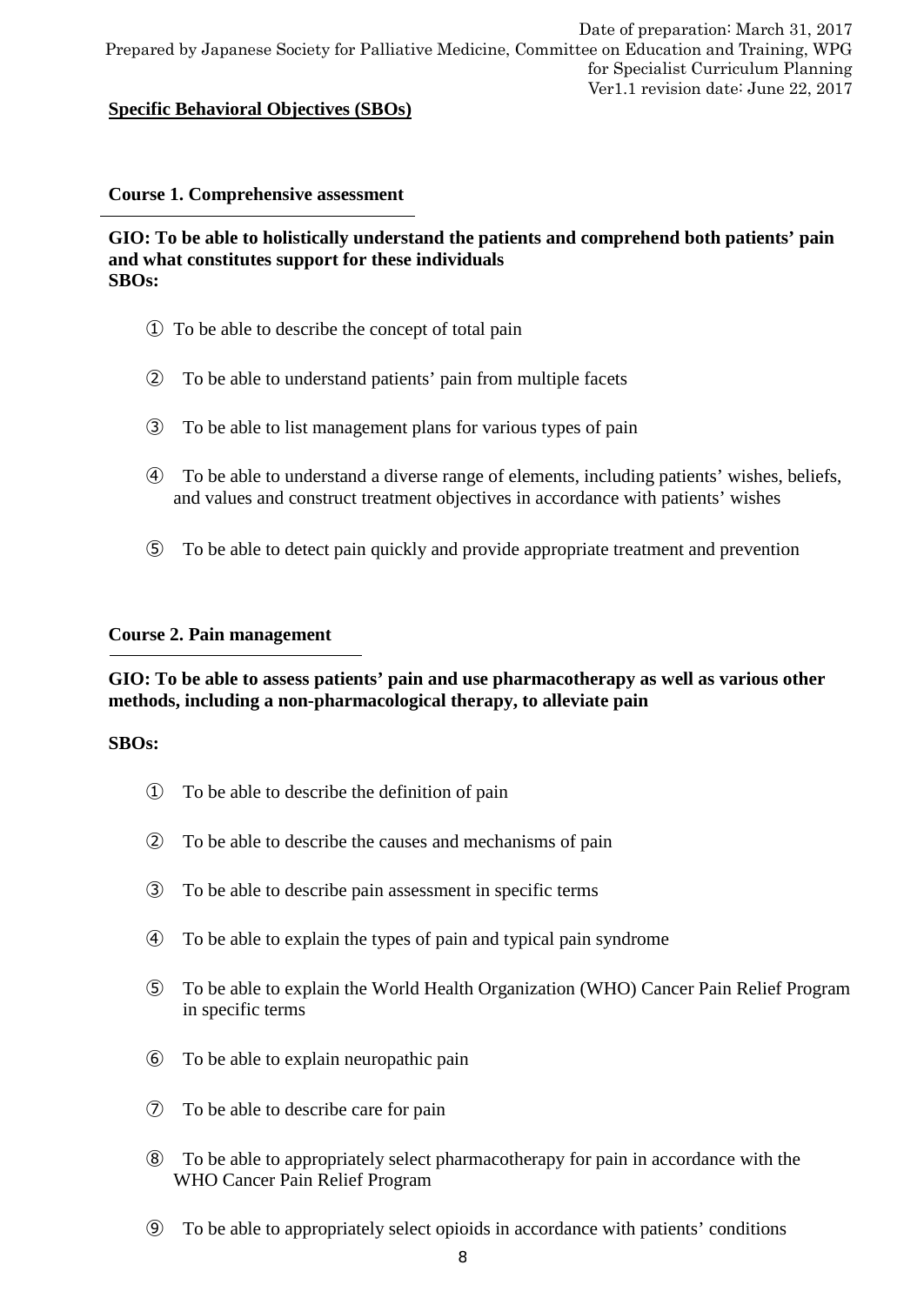- ⑩ To be able to select adjuvant analgesic drugs , if necessary
- ⑪ To be able to appropriately administer drugs orally and by other means
- ⑫ To be able to appropriately prevent and treat any side effects caused by opioids
- ⑬ To be able to understand and respond to a psychological opioid dependency
- ⑭ To be able to consider radiation therapy indications and proceed with such therapy appropriately or consult with and/or refer to a specialist
- ⑮ To be able to consider surgical treatment indications and proceed with such treatment appropriately or consult with and/or refer to a specialist
- ⑯ To be able to consider nerve block indications and proceed with such treatment appropriately or consult with and/or refer to a specialist
- ⑰ To be able to assess and respond to non-cancer pain

#### **Course 3. Management of physical symptoms other than pain**

# **GIO: To be able to evaluate physical symptoms other than pain and use pharmacotherapy and various other methods, including non-pharmacological therapy, to alleviate these symptoms**

#### **SBOs:**

 $\overline{a}$ 

To be able appropriately respond to the following conditions and diseases

| $\left( 1\right)$ | Fatigue           |
|-------------------|-------------------|
| (2)               | Anorexia          |
| $\circled{3}$     | Cachexia syndrome |
| $\circledA$       | Nausea / vomiting |
| $\circledS$       | Bowel obstruction |
| $\circledast$     | Constipation      |
|                   | Diarrhea          |
| (8)               | Ascites           |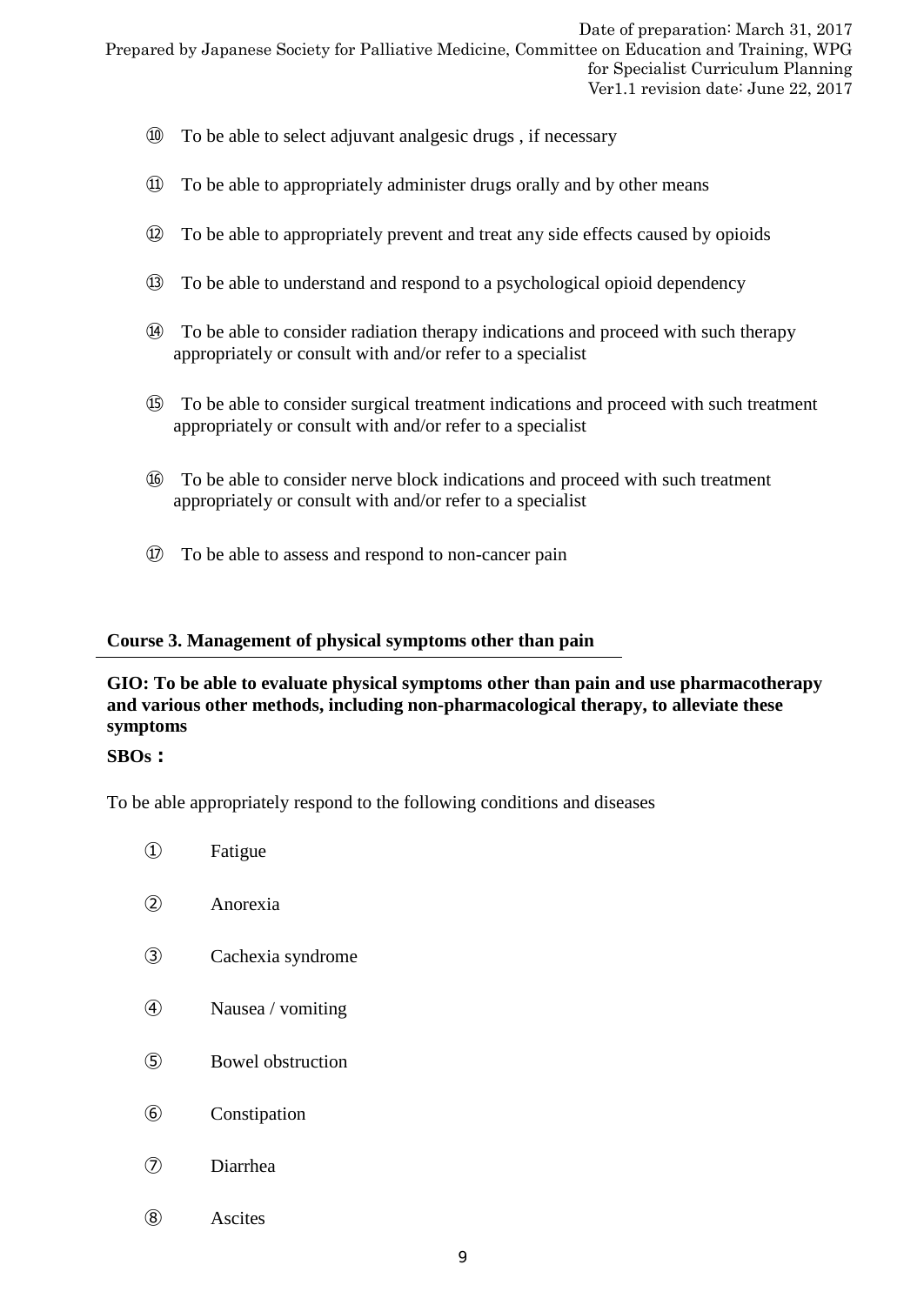- Abdominal distention
- Hiccups
- Dysphagia
- Oral / esophageal candidiasis
- Stomatitis
- Dry mouth
- Jaundice
- Dypnea
- Cough
- Pleural effusion
- Excessive airway secretion
- Urinary incontinence
- Dysuria
- Oliguria / anuria
- Hydronephrosis (including indications for nephrostomy)
- Hematuria
- Bedsore
- Skin ulcers
- Pruritus
- Seizures
- Myoclonus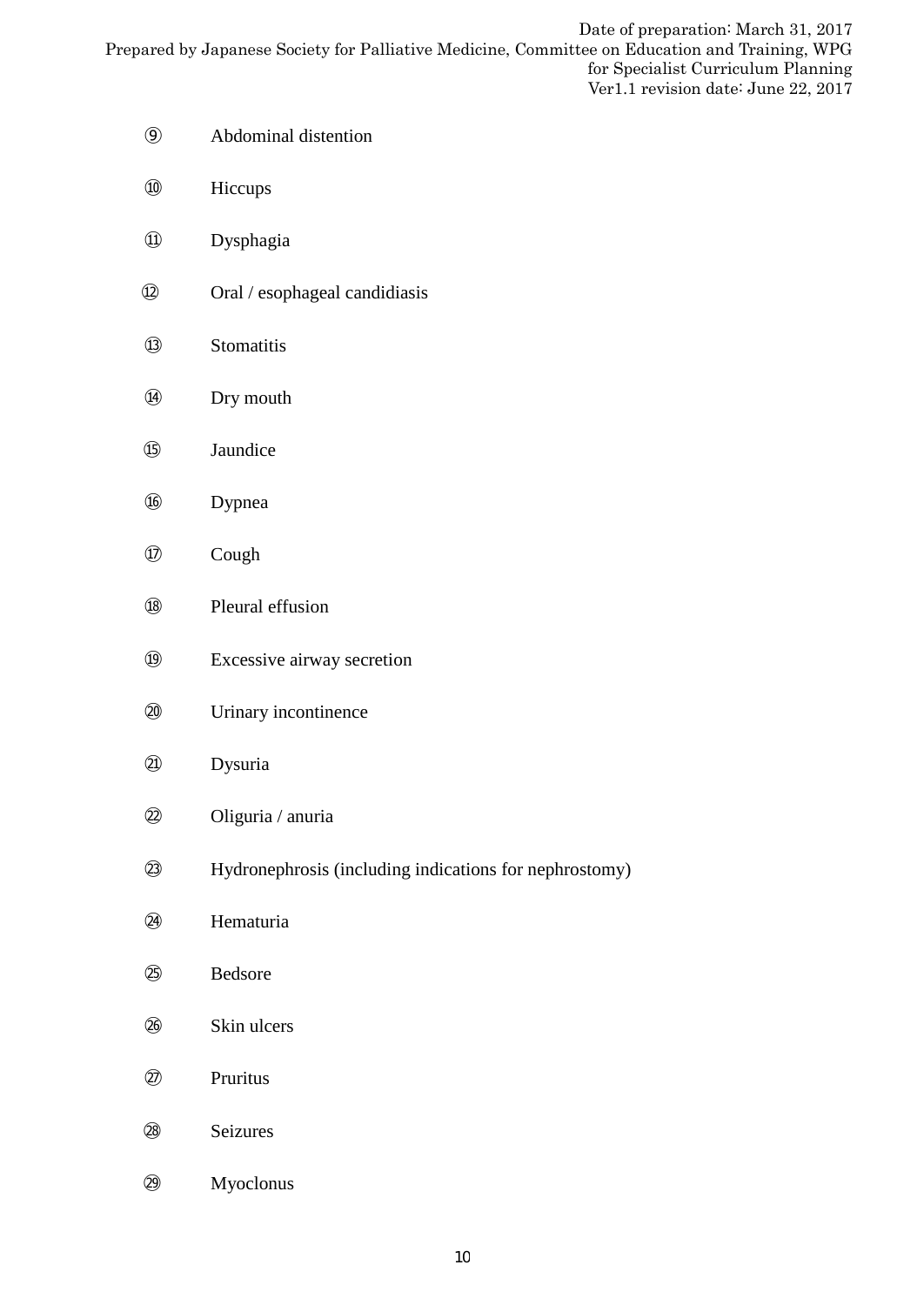|                                                                                                | Date of preparation: March 31, 2017 |
|------------------------------------------------------------------------------------------------|-------------------------------------|
| Prepared by Japanese Society for Palliative Medicine, Committee on Education and Training, WPG |                                     |
|                                                                                                | for Specialist Curriculum Planning  |
|                                                                                                | Ver1.1 revision date: June 22, 2017 |
|                                                                                                |                                     |

- ㉚ Paralysis of the limbs and trunk
- ㉛ Tremors/involuntary movements
- ㉜ Delirium
- ㉝ Edema
- ㉞ Fever

### **Course 4. Management of psychiatric symptoms**

# **GIO: To be able to evaluate psychiatric symptoms and use pharmacotherapy and various other methods, including non-pharmacological therapy, to alleviate these symptoms SBOs:**

To be able to appropriately respond to the following conditions and diseases:

- ① Depression
- ② Adjustment disorders
- ③ Anxiety
- ④ Sleep disorders

#### **Course 5. Palliative care of non-cancer illnesses**

### **GIO: To be able to cooperate with specialists to investigate the indications for palliative care for patients with non-cancer illnesses and provide appropriate palliative care**

#### **SBOs:**

To be able to cooperate with specialists to appropriately respond to the following illnesses:

- ① Liver failure
- ② Respiratory failure
- ③ Heart failure
- ④ Kidney failure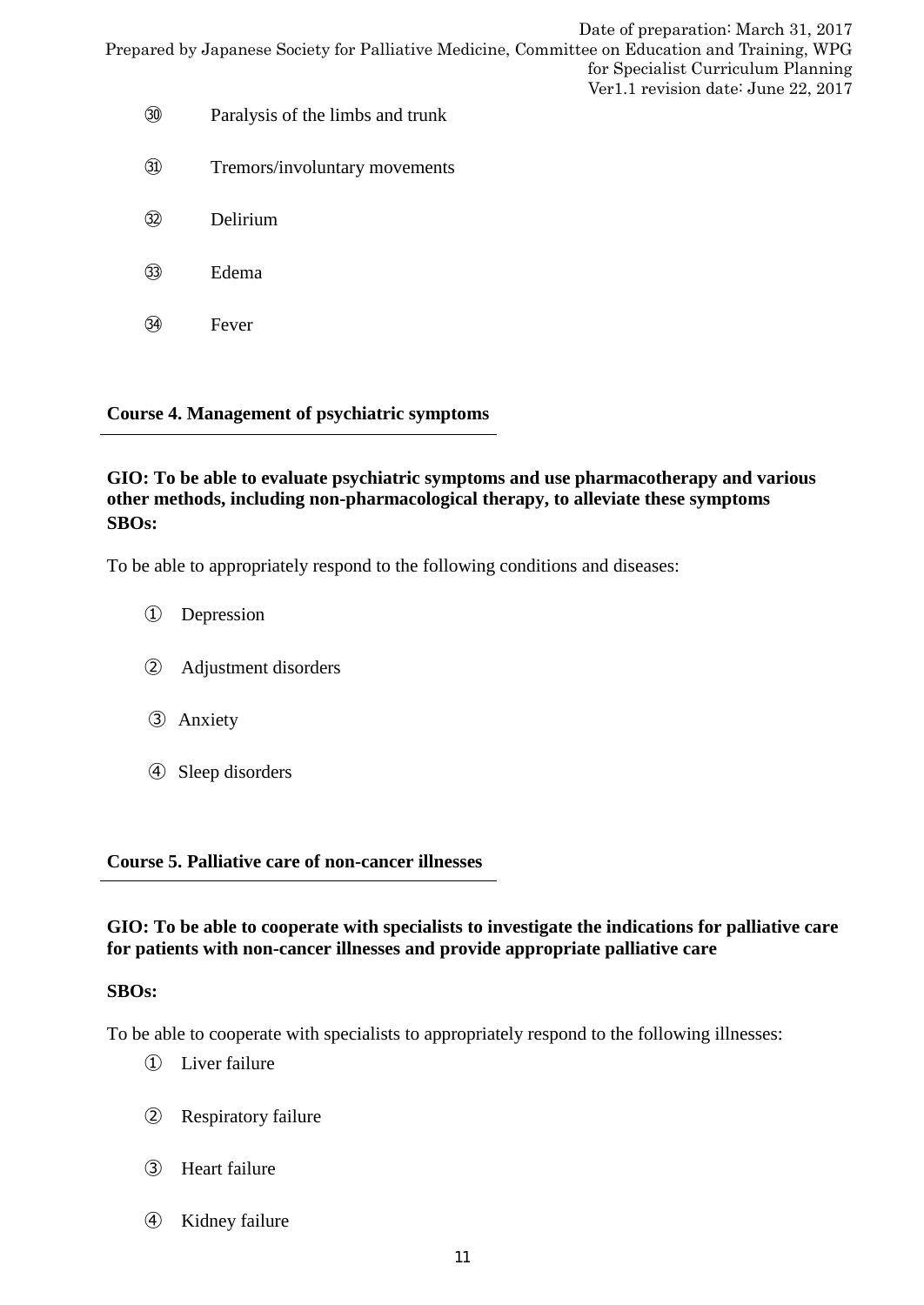- ⑤ Neurological/muscular disorders
- ⑥ Dementia
- ⑦ Acquired immunodeficiency syndrome (AIDS)

#### **Course 6. Psychological reaction**

### **GIO: To be able to evaluate psychological reactions and respond appropriately**

#### **SBOs:**

- ① To be able to recognize psychological reactions (e.g., denial and anger) and respond appropriately
- ② To be able to understand that grief and loss reactions are expressed in a variety of situations and in various ways and that this is an important process in healing sorrow
- ③ To be able to consider psychological defense mechanisms

#### **Course 7. Social issues**

#### **GIO: To be able to evaluate social issues and respond appropriately**

#### **SBOs:**

- ① To understand social insurance systems (e.g., healthcare insurance system and nursing care insurance system).
- ② To be able to consider the social and economic issues faced by patients and their families
- ③ To be able to consider issues occurred within the family
- ④ To be able to appropriately refer to and use resources for the social and economic support of patients and their families

# **Course 8. Spiritual care**

# **GIO: To be able to accurately understand patients' spiritual pain and offer appropriate support**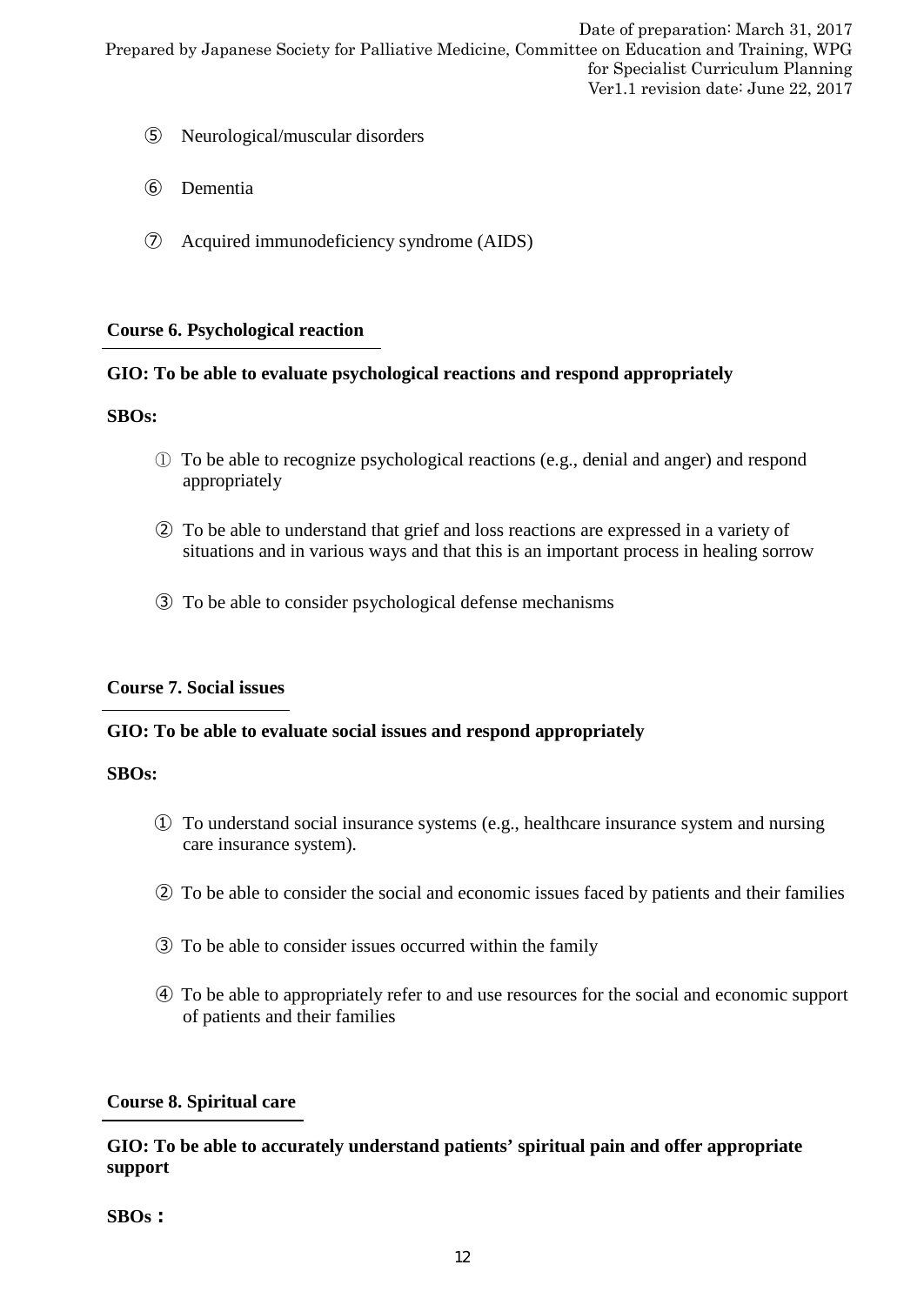- ① To understand the main categories of spiritual pain
- ② To be able to respect the beliefs and values of the patients and their family in medical care
- ③ To be able to recognize the importance of and the effects of views of life and death of the patients, their family, and healthcare providers on spiritual pain
- ④ To be able to recognize the fact that spiritual pain as well as religious and cultural background greatly affect patients' QOL
- ⑤ To be able to respect patients' and their families' religious views on death

#### **Course 9. Ethical issues**

# **GIO: To be able to understand ethical issues associated with palliative care and respond appropriately**

#### **SBOs:**

- ① To be able to describe basic ethical principles in medical care
- ② To be able to explain ethical issues in palliative care
- ③ To be able to investigate ethical issues in palliative care based on ethical principles with multidisciplinary staff
- ④ To be able to respect the right of the patients to refuse treatment and to obtain information regarding other treatment options
- ⑤ To be able to respond appropriately with regards to stopping or withholding treatment
- ⑥ To understand the status of social arguments on dignified death and euthanasia

#### **Course 10. Decision-making support**

### **GIO: To be able to support decision-making while adhering to the wishes of the patients and their family**

- ① To be able to describe the concept of Advance Care Planning
- ② To be able to discuss methods of treatment and care with the patients and their family and create treatment and care plans with them
- ③ To be able to respect and give consideration to the thoughts and wishes of the patients and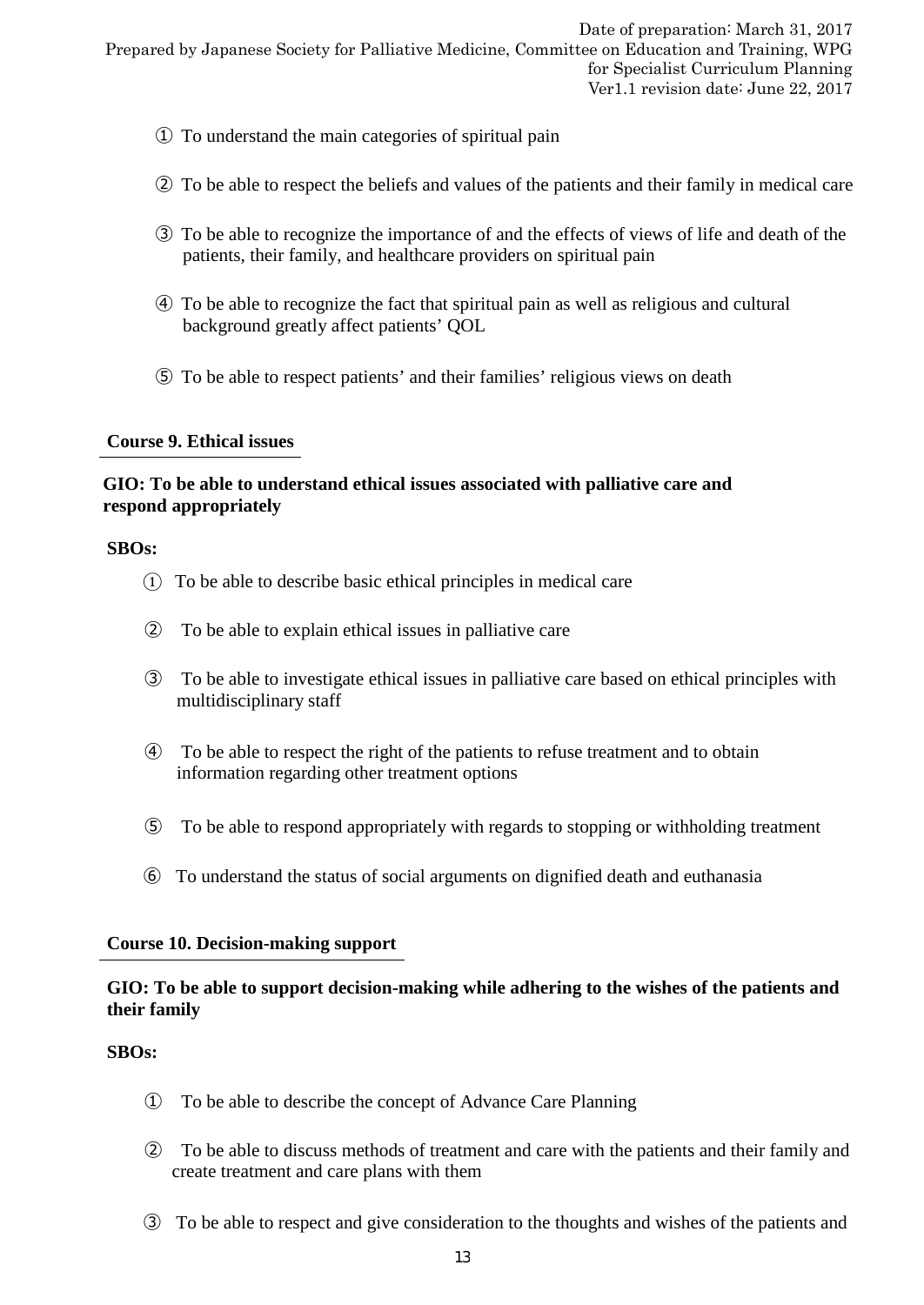their family regarding treatment

- ④ To be able to respect patient autonomy and offer decision-making support
- ⑤ To be able to provide the necessary information for determining the location for end-oflife care and offer decision-making support

### **Course 11. Communication**

### **GIO: To be able to engage in communication while being considerate of patients' personalities**

#### **SBOs:**

- ① To be able to understand patients' communication and coping styles, respond appropriately, and offer support
- ② To be able to describe specific methods for conveying bad news to the patients and their families
- ③ To be able to pay attention to non-verbal communication as well as verbal communication
- ④ To be able to appropriately convey information pertaining to the diagnosis, prognosis, and treatment strategies to the patients
- ⑤ To be able to listen to patients' hopes, wishes, and values
- ⑥ To be able to respond to difficult questions from the patients and expressions of emotion

#### **Course 12. Palliative sedation**

### **GIO: To be able to implement appropriate sedation to relieve otherwise intolerable suffering for patients**

- ① To be able to describe the indications, limitations, and issues associated with sedation used to provide relief from intolerable distress
- ② To be able to explain sedation to the patients and their families and offer appropriate sedation when necessary
- ③ To be able to respond appropriately to consultations regarding sedation from other healthcare providers
- ④ To understand the status of social arguments on sedation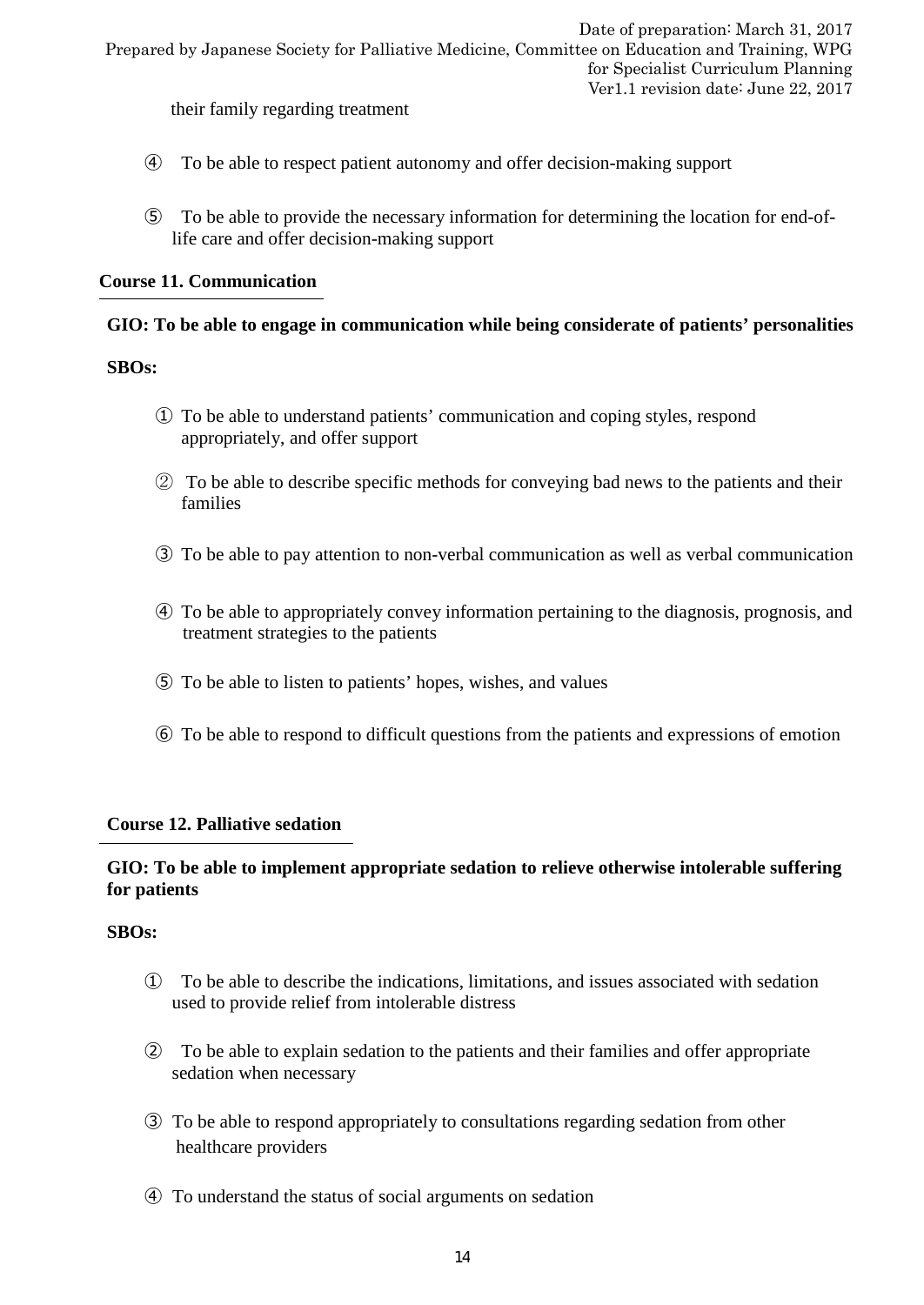### **Course 13. Disease trajectory**

### **GIO: To be able to understand the disease trajectory and predict the prognosis**

### **SBOs:**

- ① To be able to describe differences in trajectory specific to each disease
- ② To be able to understand prognosis prediction tools and also describe their limitations
- ③ To be able to deliver appropriate explanations to the patients and their families based on prognosis prediction

#### **Course 14. Care of dying patients**

# **GIO: To be able to respond appropriately to patients in the end stages of their life as well as their families**

#### **SBOs:**

- ① To be able to treat the patients as individuals and with respect when they are approaching death and even after death
- ② To be able to give consideration to the timing of end-of-life care and the family's psychological state immediately after the patient's death
- ③ To be able to appropriately judge when it is time for end-of-life care
- ④ To have sufficient knowledge regarding infusions in the terminal stages and be able to perform such infusions appropriately
- ⑤ To be able to respect the wishes of the patients and their families and provide necessary instructions for end-of-life care in accordance with patients' conditions
- ⑥ To be able to appropriately explain necessary information before and after death to patients' families

#### **Course 15. Family care**

**GIO: To be able to notice challenges faced by patients' families and implement appropriate care for them**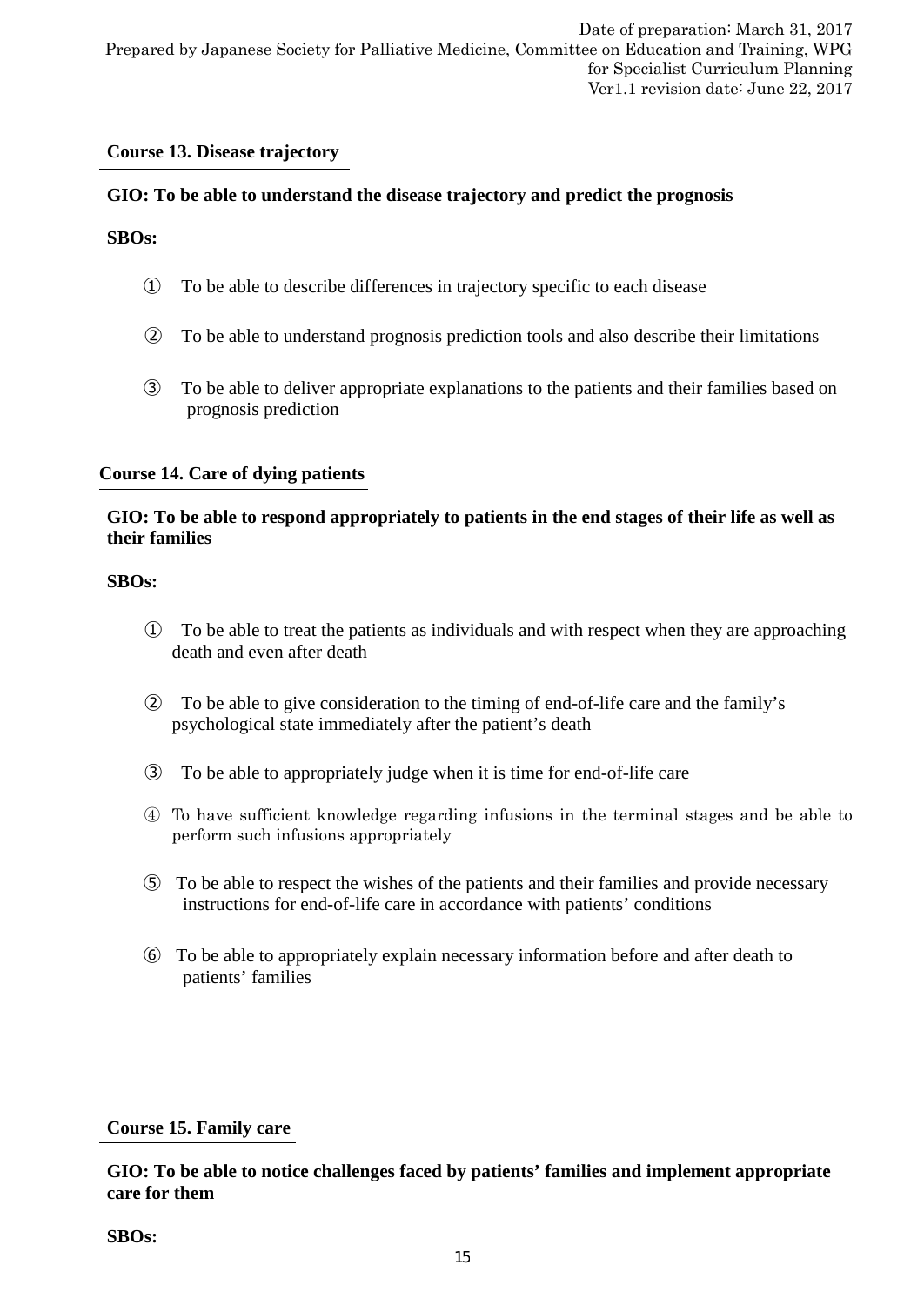- ① To be able to grasp the family background
- ② To be able to understand the communication and coping styles of members of patients' families and respond appropriately
- ③ To be able to consider the fact that each family member has different opinions and perspectives regarding the patient's condition and prognosis
- ④ To be able to notice the sense of burden and fatigue of patients' families and respond appropriately

#### **Course 16. Bereaved family care**

**GIO:** To be able to notice reactions of grief in response to bereavement and loss and respond appropriately

#### **SBOs:**

- ① To be able to describe grief reaction patterns to bereavement and loss
- ② To be able to describe conditions (risk factors) that are likely to cause complicated grief reactions
- ③ To be able to notice anticipatory grief and respond appropriately
- ④ To be able to support people who have experienced the bereavement
- ⑤ To be able to notice complicated grief reactions and respond appropriately
- ⑥ To be able to detect depression early and refer the person to a specialist

#### **Course 17. Psychological care for healthcare providers**

#### **GIO: To be able to provide psychological care for oneself and staff members**

- ① To be able to recognize one's own psychological stress and that of team members
- ② To be able to understand the importance of requesting help from other staff members for one's own psychological stress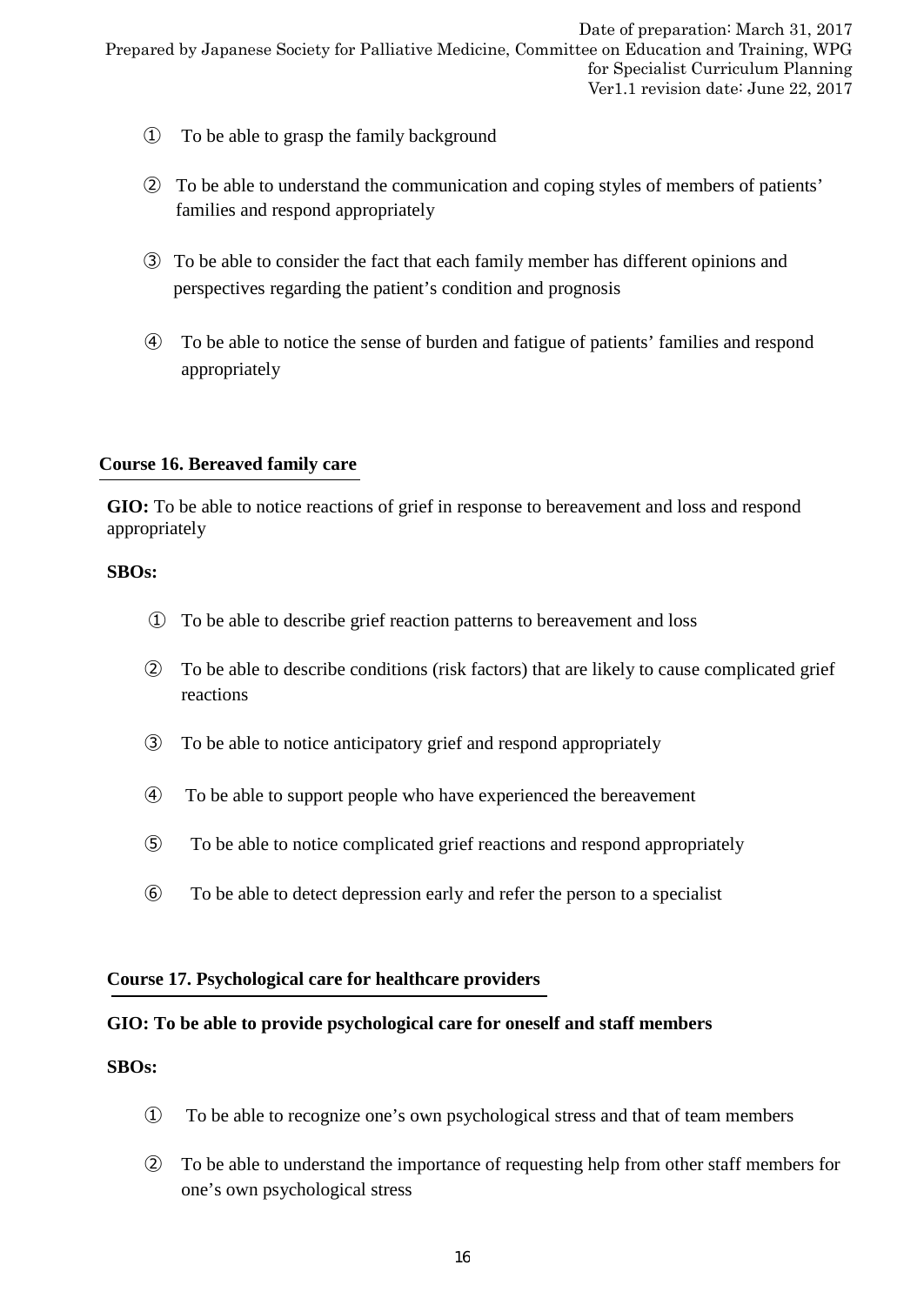- ③ To be able to recognize the fact that one's personal opinions and views on death influence patients and staff members
- ④ To be able to engage in team discussions and overcome feelings of guilt held by oneself or other staff about the possibility that care was inadequate
- ⑤ To be able to learn about and implement staff support methodology
- ⑥ To be able to understand that staff are constantly confronted with experiences of death and loss and distinguish normal psychological reactions and "burn-out" reactions

# **Course 18. Team-work in medicine**

### **GIO: To be able to practice medicine as a team**

#### **SBOs:**

- ① To be able to understand the importance and difficulty of team-work in medicine and function as a member of a team
- ② To be able to understand the importance of leadership and make efforts to improve the ability of team members
- ③ To be able to understand functions of staff members and volunteers from other disciplines and display mutual respect
- ④ To be able to describe basic group dynamics and their importance in team medicine

# **Course 19. Consultation**

#### **GIO: To be able to provide appropriate consultations regarding palliative care**

- ① To be able to describe consultation opportunities
- ② To be able to provide appropriate recommendations and direct care in response to consultation requests
- ③ To be able to consider the individuality of the patient and their family in recommendations and direct care and provide these recommendations based on treatment guidelines
- ④ To be able to discuss the details of an assessment and recommendations with the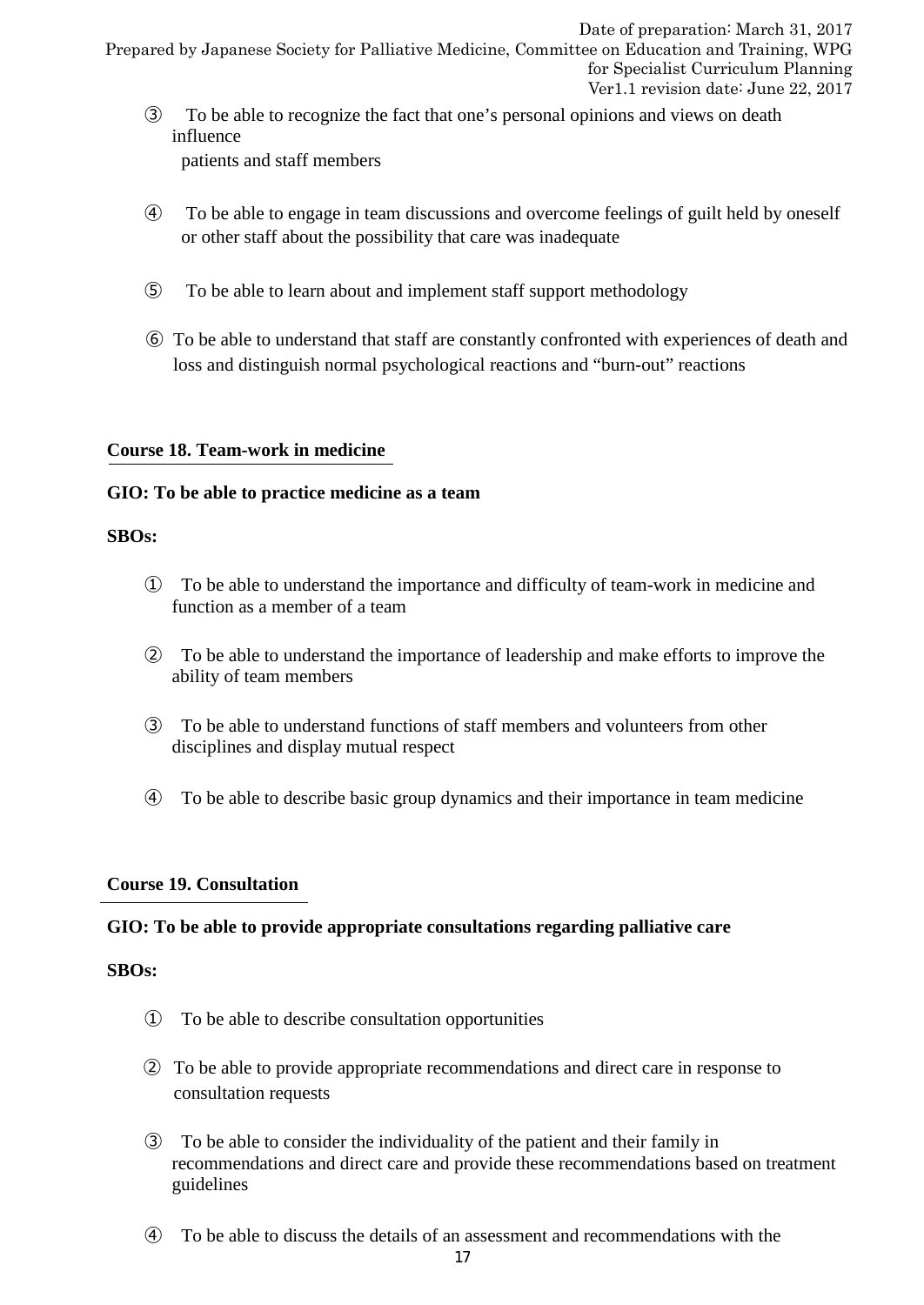requesting healthcare providers

⑤ To be able to hold conferences with the requesting healthcare providers if necessary

## **Course 20. Regional coordination**

# **GIO: To be able to coordinate with regional medical facilities and provide medical care appropriate to each region**

### **SBOs:**

- ① To be able to describe the roles in the region of one's affiliated organization
- ② To be able to collaborate with regional medical facilities to provide palliative care
- ③ To be able to understand the status of regional medical and social resources
- ④ To be able to offer support for transition to a location for end-of-life care desired by the patients and their families
- ⑤ To be able to coordinate with healthcare providers involved in home care and offer consultations or implement home palliative care

# **Course 21. Oncology**

# **GIO: To acquire knowledge of oncology and to be able to offer the best medical options for the patient**

- ① To be able to acquire basic knowledge of oncology
- ② To be able to understand the indications for surgical treatment and appropriately consult with specialists
- ③ To be able to understand the indications for radiotherapy and appropriately consult with specialists
- ④ To be able to understand the indications for pharmacotherapy to treat cancer and appropriately consult with specialists
- ⑤ To be able to cooperate with specialists to appropriately deal with the following oncological emergencies:
	- 1. Hypercalcemia